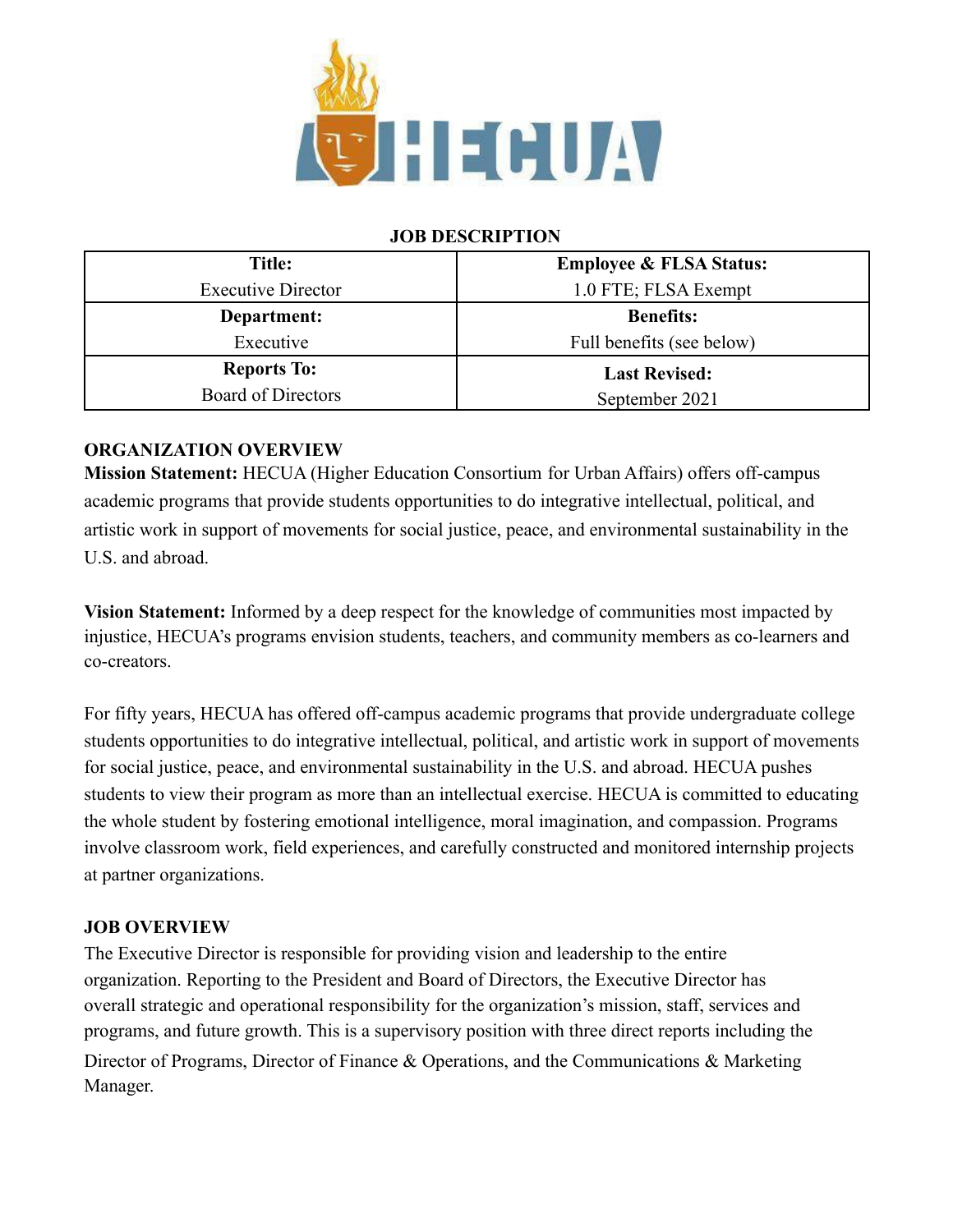### **KEY RESPONSIBILITIES**

# **1. Vision & Strategic Leadership and Development (20%)**

- a) In conjunction with the Board of Directors, develop a shared vision and strategic plan through a collaborative process.
- b) Demonstrate open and interactive leadership practices that draw on ideas and resources within the organization and allow the organization to adapt to changing environments.
- c) Develop annually a set of short-range (one-year) operating goals to implement the organization's strategic plan, ensuring that the vision and plan reflects HECUA's unique position and strengths.
- d) Ensure that HECUA's philosophy, vision, and mission are understood and practiced throughout the organization and implemented through its services and programs.
- e) Provide leadership for HECUA's varied and unique contributions to its member organizations, students, and stakeholders, as well as to the larger public on issues related to HECUA's mission and goals.

# **2. Financial Stewardship and Viability (20%)**

- a) Provide effective stewardship of HECUA's resources to achieve strategic goals and organizational mission.
- b) Oversee the preparation of an annual budget for Board approval and its implementation, in accordance with all current laws and regulations.
- c) Oversee management of HECUA's organization's resources within budget guidelines working in collaboration with the DFO and Board Finance Committee.
- d) Provide leadership for the ongoing development and implementation of HECUA's Advancement Plan while working in collaboration with the Board and staff.
- e) Support the emerging culture of philanthropy within HECUA with relationship-based strategies and appeals to donors.
- f) Identify and pursue funding sources, including establishing strategies to approach foundations, submit proposals and oversee administration of fundraising records and documentation.

# **3. Management and Supervision (20%)**

- a) Supervise and support the staff management and leadership teams.
- b) Provide leadership in establishing an organizational climate that attracts, retains, and motivates staff for the most effective implementation of HECUA's mission.
- c) Oversee personnel management.
- d) Oversee staff in the design, marketing, promotion, delivery and evaluation of programs, products and services.

# **4. Community, Public, and Other External Relations (15%)**

a) Serve as the chief spokesperson for HECUA, articulating the organization's mission, programs, and activities, and ensuring that HECUA maintains strong relationships with its various constituencies and its local, national, and international partners and colleagues.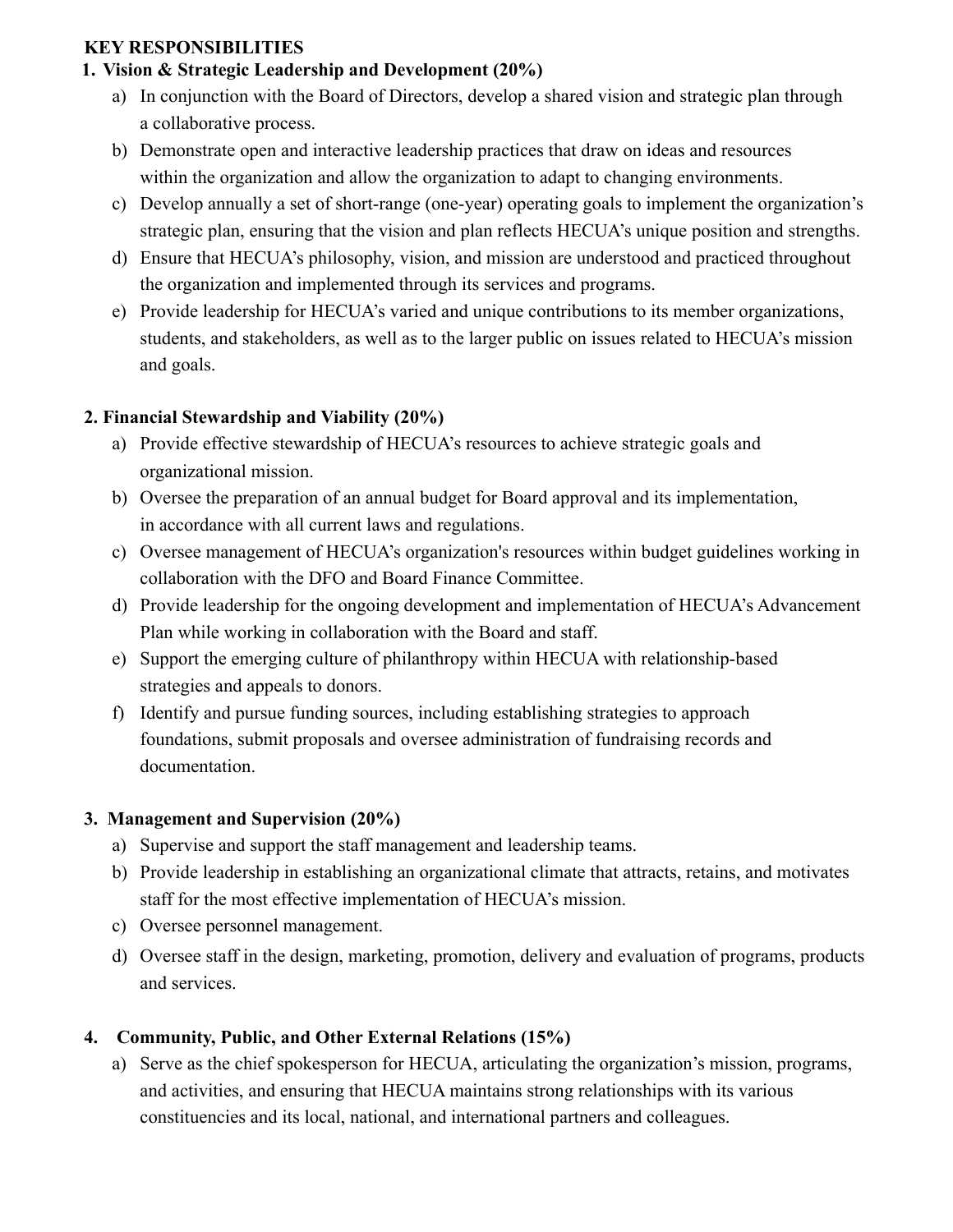- b) Foster mutually beneficial relationships with the leadership and key offices at HECUA's member colleges and universities.
- c) Initiate and develop new consortium members, and forge relationships with networks and organizations that may provide new opportunities for HECUA, as appropriate.

### **5. Board Interface, Administration, and Support (15%)**

- a) Implement policies and procedures of the Board.
- b) Communicate effectively with the Board and provide accurate and timely information to the Board and President to help the Board reach sound decisions and establish policies, gauge progress toward achieving organizational goals, and address issues of concern to the Board and organization.
- c) Serve as the primary interface between the Board and staff.
- d) Attend all full Board and Executive Committee meetings, and other committee meetings as necessary, and participate in deliberations as ex-officio member of the Board and its committees, except on the occasion of own review of performance and compensation.
- e) Assist the President, Chairpersons of Board committees, and other officers of the Board to facilitate the effective exercise of responsibilities of officers and Board committees.
- f) Identify relevant policy issues; initiate and direct the development of new policies for Board approval.
- g) Work with the Board to prepare long-range strategic plans for HECUA, revise as needed, and implement those plans to meet HECUA's mission and goals.
- h) Work with the Board in conducting an annual evaluation of the performance of the HECUA organization and the Board.

## **6. Program & Organizational Administration (10%)**

- a) Participate in organization-wide activities (retreats, monthly staff meetings, etc) and cross-program exchanges to contribute to the broader work of HECUA.
- b) Support HECUA's mission and values by serving on active committees or working groups as able, and by incorporating organization-wide initiatives into program work.

## **Qualifications:**

## *Required:*

- Education: M.A., Ed.D., Ph.D., or other advanced degree.
- Skills:
	- Evidence of successfully setting and achieving an organization's strategic direction, goals and objectives, in authentic collaboration with a non-profit board of directors.
	- Ability to understand and apply change management practices within an organization working towards greater equity, inclusion, and social justice, while also sustaining an organization through significant change in the sector.
	- Successful development/fundraising experience and ability to build a culture of philanthropy within an organization, particularly with developing individual giving.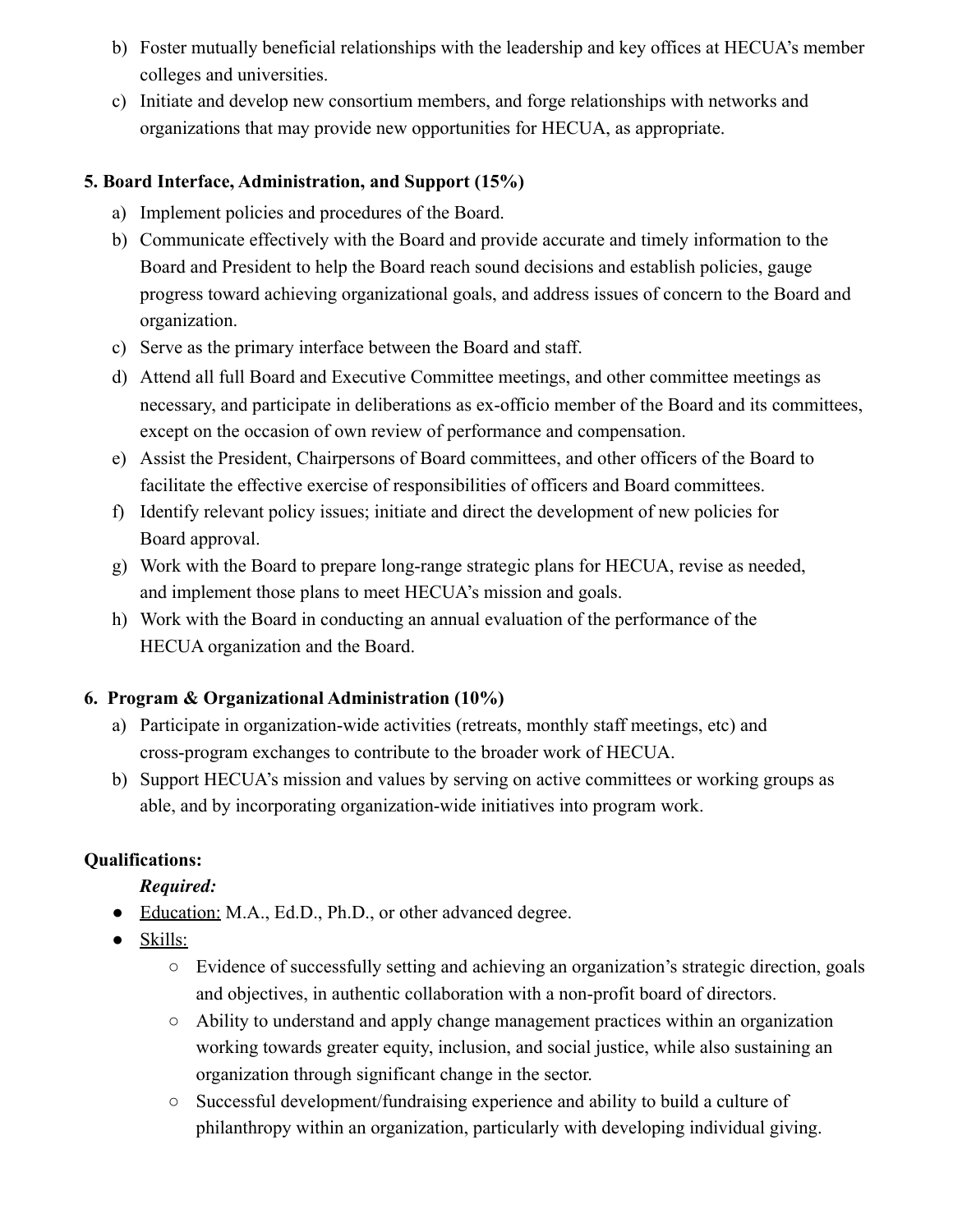- Demonstrated strength in developing and supporting direct reports and their teams in order to allow for strong and effective horizontal leadership across an organization.
- Demonstrated ability to lead the work of complex systems with diverse stakeholders, such as a board of directors, higher education institutions, community-based organizations, staff members, college students and alumni.
- Demonstrated commitment to diverse communities and community building and successful ability to develop and sustain community partnerships and networks
- Demonstrated initiative and ability to work collaboratively and effectively with groups and individuals.
- Skilled as a transparent and inspiring communicator with a demonstrated leadership practice that is strategic, relational and operational/tactical to both internal and external audiences.
- Excellent written and verbal communication skills; a persuasive and passionate communicator with strong interpersonal skills and the ability to learn from and engage others in the work of HECUA.
- Ability to develop and maintain collaborative relationships, bring diverse perspectives into the conversation, and operate with a commitment to equity, anti-racism and social justice principles.
- Skilled in creative thinking and critical reflection with ability to foster the same in others.
- Experience:
	- Minimum of 5 years of senior-level administrative non-profit leadership and management experience with a proven track record of aligning and implementing an organization's strategic, operational, and development plans.
	- A successful record of fostering an organizational environment of trust, inclusiveness, constructive conflict, humility, respect, collaboration, and stability - across race, gender identities, ethnicity, ability, age, socioeconomic status - while developing clear expectations and managing performance toward those expectations.
	- Demonstrated record of successful budgeting, financial management acumen, and nonprofit financials.
	- Proven record of creating and operationalizing a successful fund development strategy with a focus on individual giving and major gifts.
	- Effective strategic leadership of an organization and staff; proven ability to develop strategies that take an organization to the next stage of growth.
	- Experience with and commitment to liberal arts education, community-based experiential learning, international, and off-campus study. General knowledge of administrative and academic practices in higher education.
	- Demonstrated commitment to working at the intersection of social justice, anti-racism/oppression, civic/community engagement, within higher education and/or non-profit leadership and management.
	- Ability to develop and maintain collaborative relationships, bring diverse perspectives